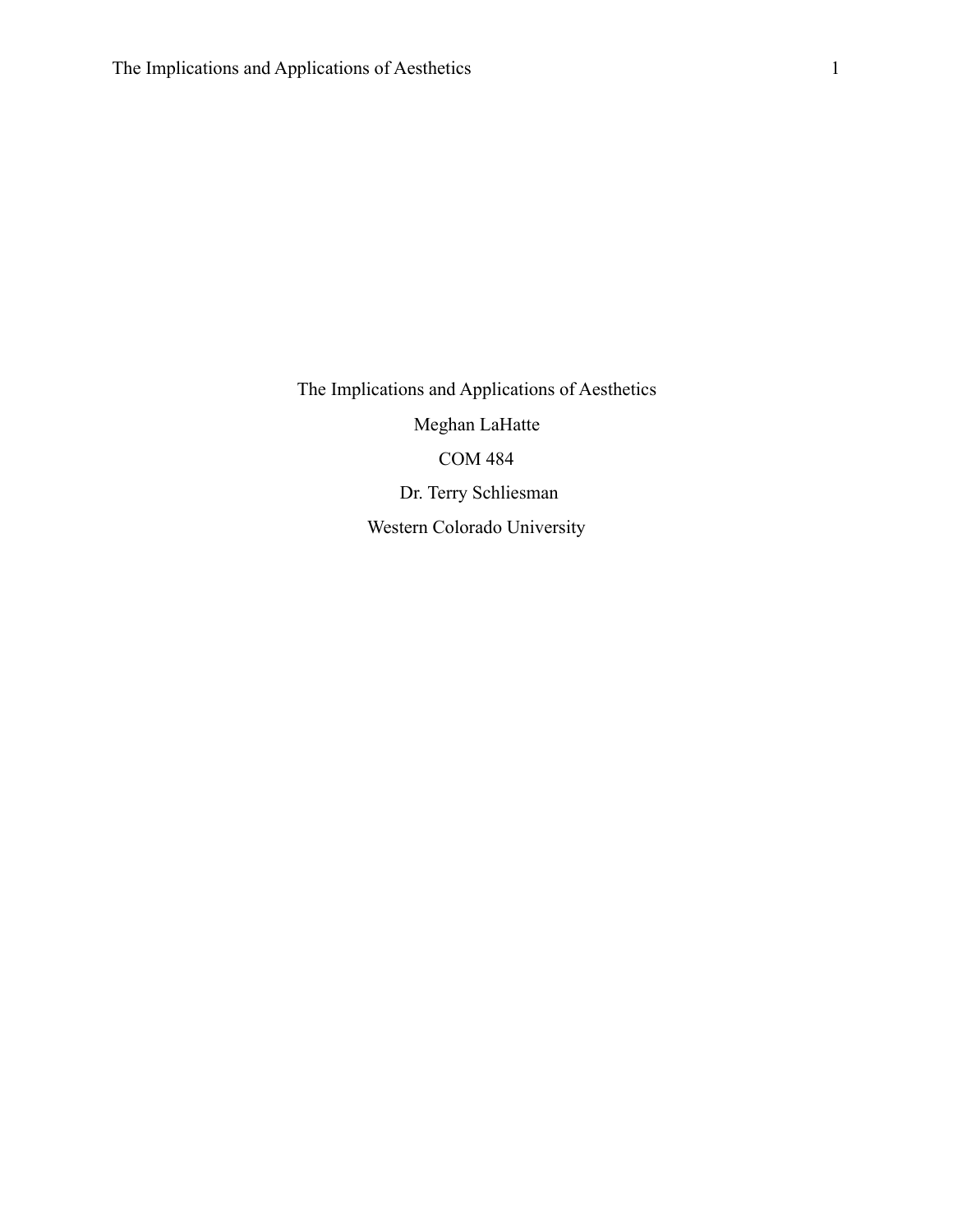## **What is Aesthetics?**

 Our modern civilization is built upon a rich history in art and culture. Whether it is through film, artwork, fashion, or even neighborhood HOA's, 21st century societies highly prioritize the visual elements that these concepts are comprised of. This prioritization of appealing visuals and philosophies can be seen as *aesthetics.* Most people assume that aesthetics only pertain to the beauty of high art, such as the highly esteemed works of Monet, Kandinsky, Picasso and so many more famous masters. However, aesthetics relate to a deeper philosophical concept that has shaped the preferences, tastes, and trends we see in modern society. In this paper I will be discussing the meaning of aesthetics, my interpretation of it, and how I have applied them to my own professional project.

 To understand and curate an accurate definition of aesthetics, one must look at the philosophical and basic concepts that make up its foundation. The primary scholar of aesthetics is philosopher Immanuel Kant. In the late 19th century, Kant explained his view of aesthetics in his book *Critique of Judgment* (1790). In the first act of his writing, Kant focused on aesthetic judgement, stating that it is an assessment based upon a feeling of either displeasure or pleasure when absorbing material (1790). This polarization of pleasure can be felt when one watches a movie, tries on an article of clothing, admires the landscaping of a home, and so on. In Kant's ideals, the pleasure one feels is when they interpret something as beautiful or "sublime." The sublime feeling is typically one of feeling greatness, pride, or an overwhelming sensation whilst absorbing a given material (Kant, 1790). This feeling of beauty, pride, and connectivity is typically felt when absorbing "high art" such as the cinematic masterpieces of Wes Anderson or the politically radical art installations by Ai Weiwei.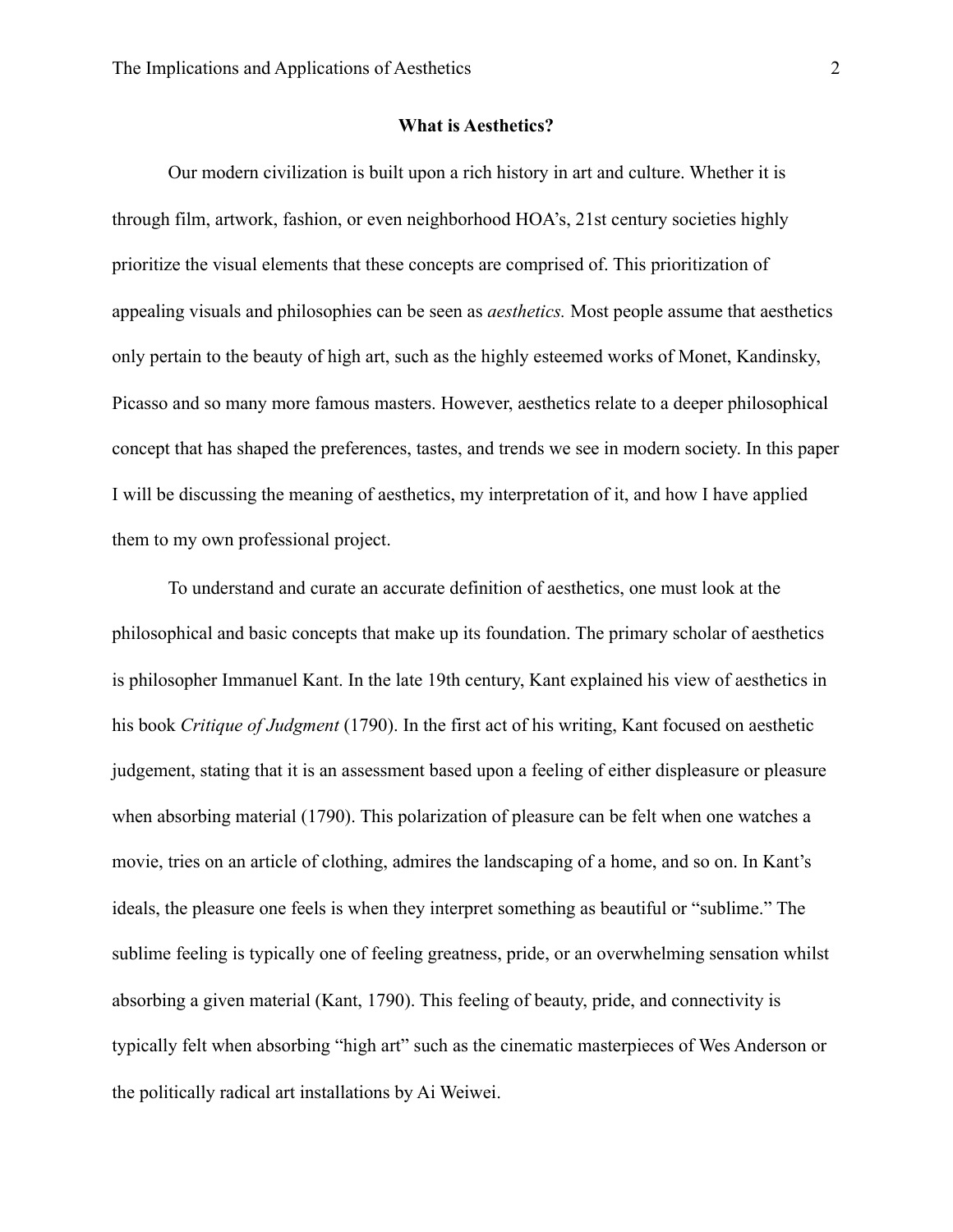Kant prioritized the relationship of beauty, nature, art, and their strong ability to captivate us. Kant writes in *Critique of Judgement*, "Nature is beautiful because it looks like Art; and Art can only be called beautiful if we are conscious of it as Art while yet it looks like Nature." (1790) In Kantian aesthetics, there is a foundation of four basic elements one must consider when considering high aesthetic value. The first two elements are freedom from concept, and objectivity. Kant emphasized that aesthetics were separate from the art's purpose, or concept, which made it "impure." Within objectivity, Kant felt that the beauty aesthetics should be universal in that the absorption is of a unique individual experience. The other two elements are "disinterest" and "obligation" that emerge from the viewer. Essentially, this idea of disinterest is that the viewer finds something to be pleasurable because they interpret it as beautiful instead of vice versa. The obligatory aspect involves the viewer seeing the object as art itself with no other agenda (Slater, 2020).

 Considering Kantian aesthetics and my own understanding of expression, form, and interpretation, I believe that aesthetics are a natural critical appreciation of any given medium as it pertains to the viewer. This definition emerges from a person's natural ability to evaluate and interpret content with preferences to "high" or "low" art or quality. Humans have a wide range of unique preferences that can incite feelings of satisfaction or dissatisfaction when considering aesthetics.

## **Personal Interpretation of Aesthetic Value**

 It is through my extensive education in art history, conceptual design, and communication theory, I am able to assess what is "fine" to me. I am simplistic by nature, and tend to appreciate quality over quantity, especially when it comes to art and literature. As an artist, I am constantly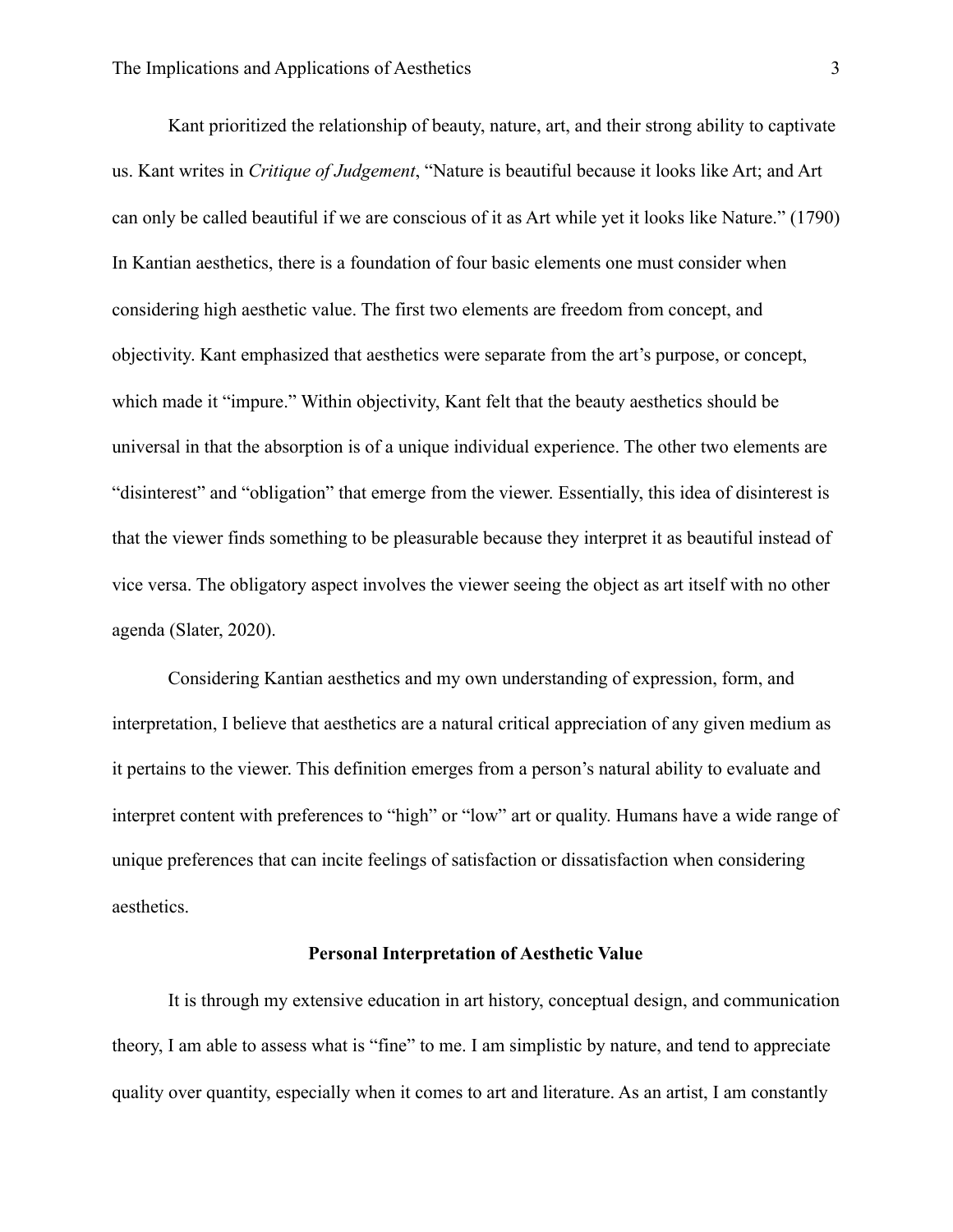# The Implications and Applications of Aesthetics 4

considering aesthetic value in all aspects of my life. With my photography and graphic design background, I tend to evaluate objects and films by examining their visual strengths. For example, if I am viewing a flyer posted on a light post or a brochure at a visitor center, the first place my mind goes to is the design content. Rather than interpreting the words themselves, I tend to look at the layout of images, shapes, and their relationship to the typeface. After I have evaluated the visuals of the pamphlet, my "communicator" side of my brain kicks in. This is when I begin to interpret the text, and see if the message is properly conveyed by its matching visual parts. If I see a disconnection between the content and the message, I tend to feel negatively about the aesthetics of the document. However, if I see a strong and impactful connection between the two, I see the beauty of the given artifact. My drive for aesthetics and the human connection transcend into my professional work as well.

#### **Professional Application**

 For my Junior year at Western, I was accepted into the Geiman Fellows. Under the fellowship, students attend countless teamwork, leadership, and facilitation trainings in order to grow in interpersonal and professional skills. With the aid of philanthropist David Geiman the fellowship tackles a project based on a local or worldly issue each year. For our 2019-2020 project, my group underwent establishing the valley's first Citizen Climate Lobby chapter, a grass roots organization that sparks climate action through political education and lobbying. This required months of gather resources, creating materials, building strong community relationships, and educating ourselves on the implications climate change.

 As a core founder of the Gunnison CCL Chapter, I was tasked with being our visuals director. Essentially, I was in charge of maintaining a high quality of aesthetic material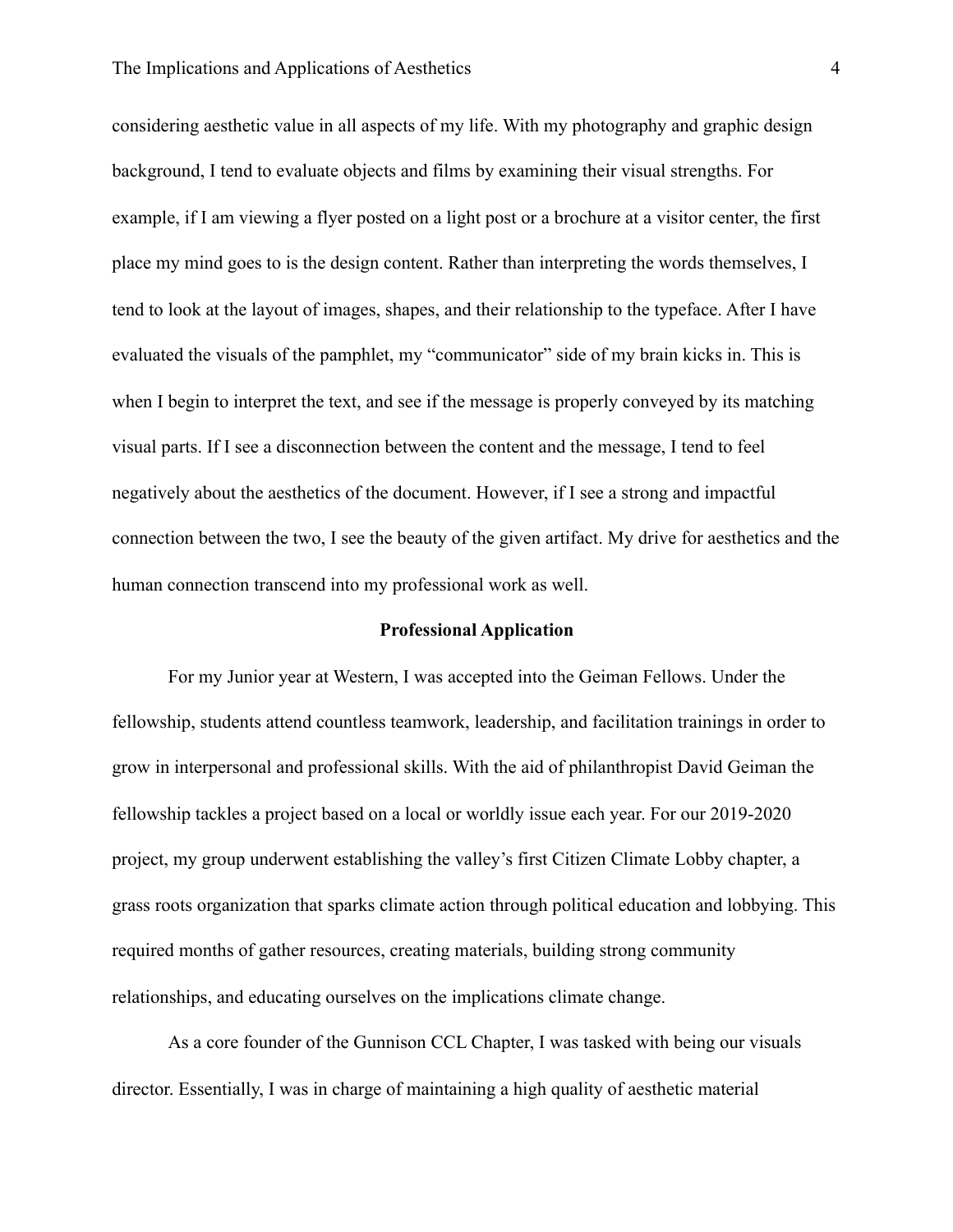# The Implications and Applications of Aesthetics 5

throughout the project, while also building strong relationships between my cohorts and our audiences. As the visuals director, I designed and curated all of the materials we used to present and market our organization. This project required both digital and physical communicative elements due to the importance of grassroots outreach within the CCL. For example, one of our main methods of promoting the CCL was through tabling in the University Center. To successfully connect to the Western community, we needed a tangible incentive to attract students to our table. I did this by handing out handmade beeswax wraps, a sustainable alternative to plastic sandwich bags, to community members who signed up for the CCL. Along with the colorful beeswax wraps, I created paper handouts with helpful information about our organization. Both of these items needed to have strong aesthetic value in order to properly communicate our message and generate an appreciation for our materials. These handouts were successful as almost fifty students signed up for our chapter at the event and we were able to consistently keep numbers up by using the same methods.

 Another major aspect of our program was writing letters to Congress and our state's representatives about climate initiative. As a group, we constructed two letters to Rep. Scott Tipton, one of which I spearheaded. Because Tipton is in the Republican party, I made sure that the aesthetics of the paper appealed to his interests. We used language and literary imagery to relate climate change to the ranching industry of Gunnison, and how all aspects of the local economy were built upon the valley's environmental quality. I wrote with respectful syntax, and an appreciation of his efforts in our local, state, and national governments. This letter served us well as we received a supportive response from him shortly after.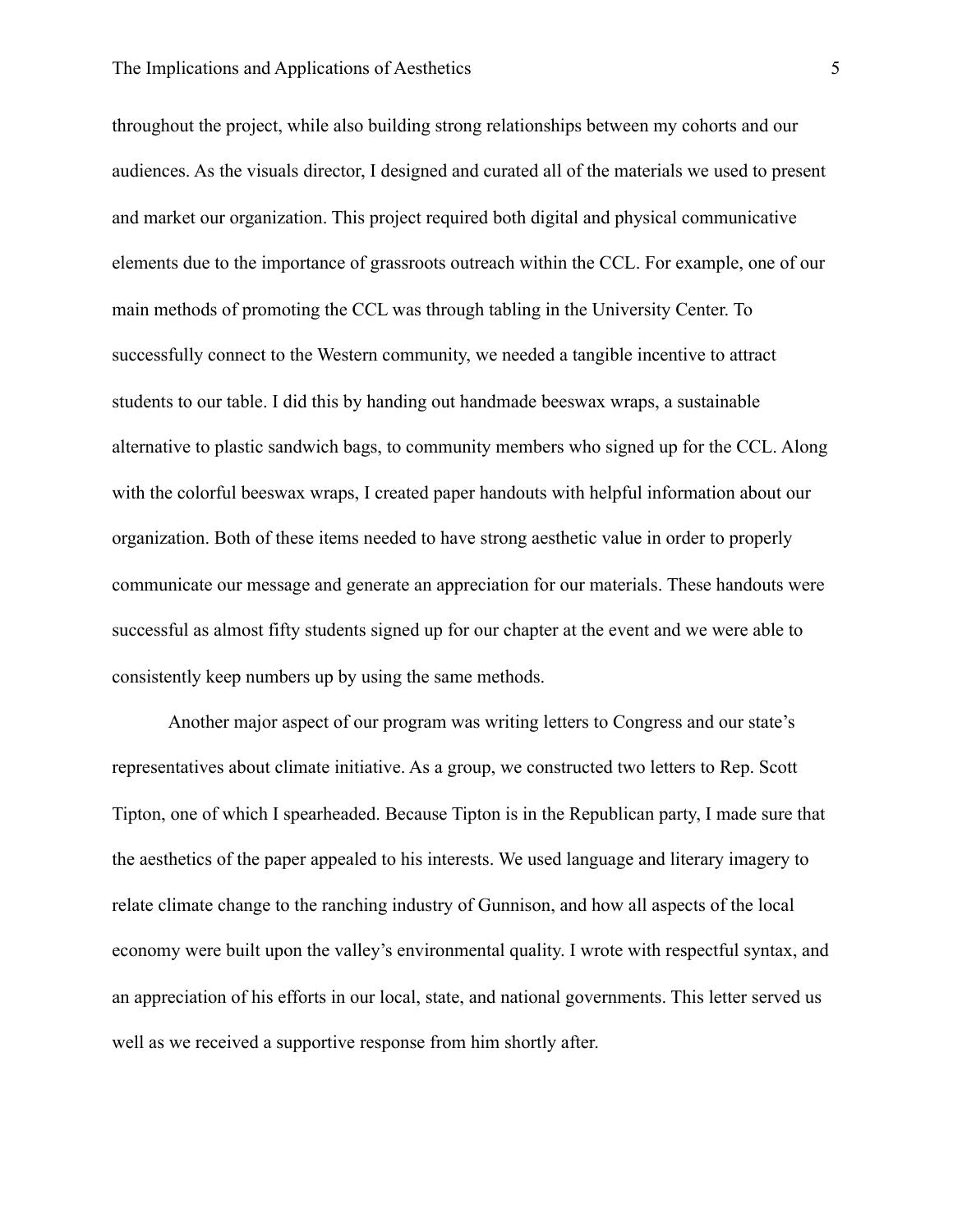The CCL project required many different skillsets, but I found that I mostly applied my lessons from the Communication Arts programs. Through learning about social media and media theory in Dr. Taylor's Communication Arts class, which focused on the relationship of symbols in media, and the messages they give off, I was able to successfully run our social media pages, as well as spearhead outreach through contacting local individuals and organizations. My orating and presentation skills were also necessary, as I presented our project to City Council, the Western Executive Board, the Gunnison Climate Coalition, and a handful of other important sources in the valley. Not only did we have to focus on the visual material we would use to present, but we also had to rehearse our presentations constantly. My group did this in order to aesthetically please our audiences by emphasizing simple and understandable information that still illustrated a deeper knowledge and foundation of the CCL.

 Overall, aesthetics are a fluid, immortal, and universal tenet of human nature. When considering judgement or finalization of a given project, one must consider the aesthetic implications of their material. As a communicator and an artist, I am constantly wondering how I can improve and promote aesthetically pleasing results, without controlling my audience. Individual preference is a dangerously steadfast aspect in life, but can open one up to the value of unique interpretation as it relates to aesthetics and art.